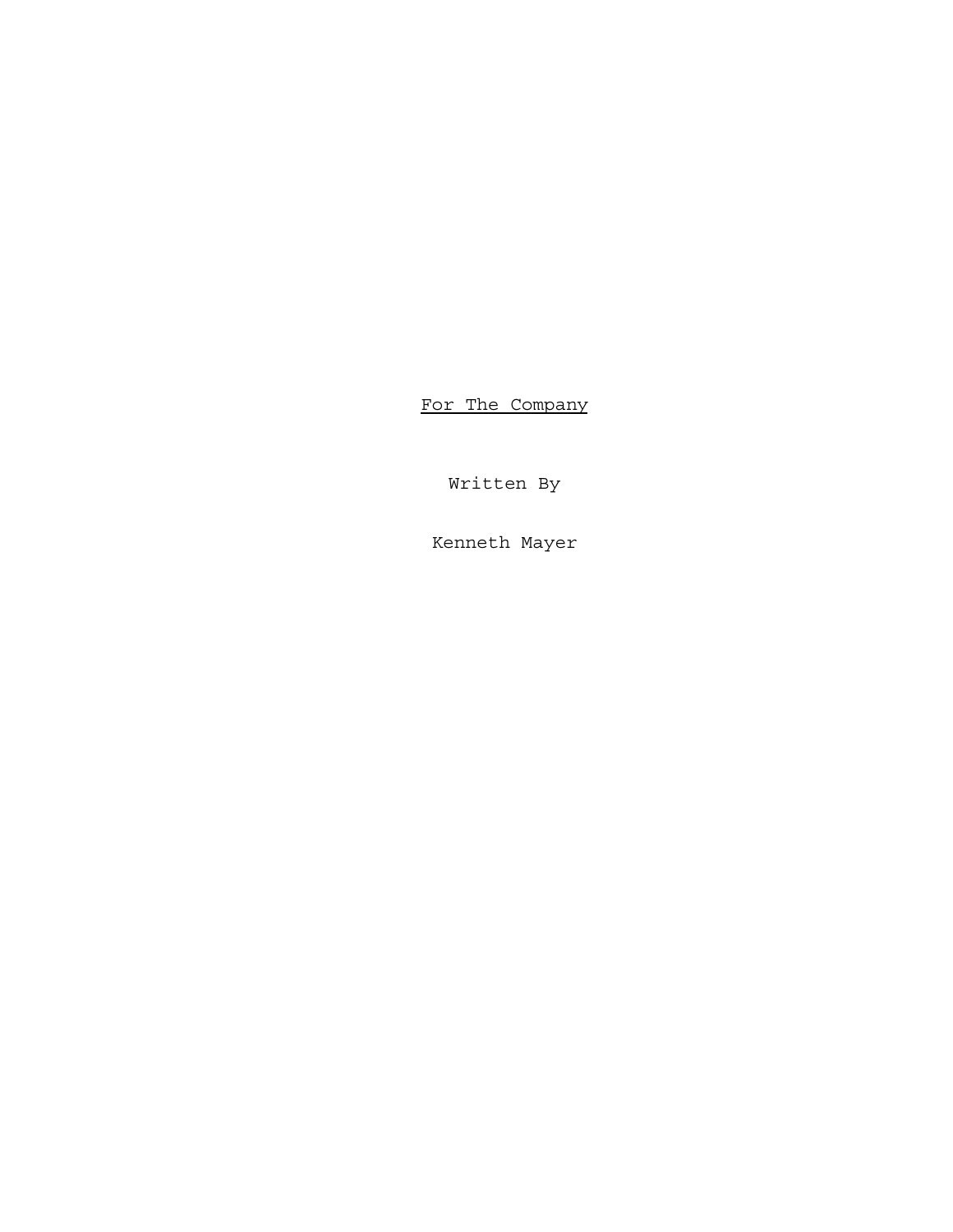FADE IN:

INT. THE ANUBIS - CRYO CHAMBER

An industrial, dimly-lit room. A worn logo adorns the wall; WAINWRIGHT INDUSTRIES. A cold mist hangs in the air. A dozen bulky cryogenic sleeping pods cram the space, each with a metallic placard: ALVERAZ, JONES, ROSARIO, KALANI, LARSON.

A red light flashes on a pod labeled "TORRES". A nearby screen blinks to life, displaying vital signs and a tempature gauge, which rises quickly. A cloud of steam seeps out of the pod, accompanied by a sharp hiss as the front of the pod slowly lifts, revealing DR. ANA TORRES, a Filipino-American scientist in her mid-30s. She lies motionless, peacefully slumbering. A light blinks on the wall as a voice comes through a speaker.

> BARTY (without emotion) Good morning, Dr. Torres.

Torres lets out a low groan. Her eyes flutter open. She sits up, groggily rubbing her face.

> TORRES ...Who's there?

A projection of a robotic eye appears in front of Torres. Torres cries out, startled. The eye considers her coldly. This is BARTY, the ship's artificial intelligence.

BARTY

It's only me, Doctor. The effects of cryosleep are still wearing off. Your mind may take some time to readjust.

Torres takes a moment to calm her breathing. She squints at the eye, struggling to think clearly.

> TORRES ...of course. Sorry, I almost didn't recognize you, Barty.

BARTY Of course. How are you feeling, Dr. Torres?

Torres shakily climbs out of the pod. Her legs tremble, and she stumbles. She grabs hold of another cryo pod, holding herself steady.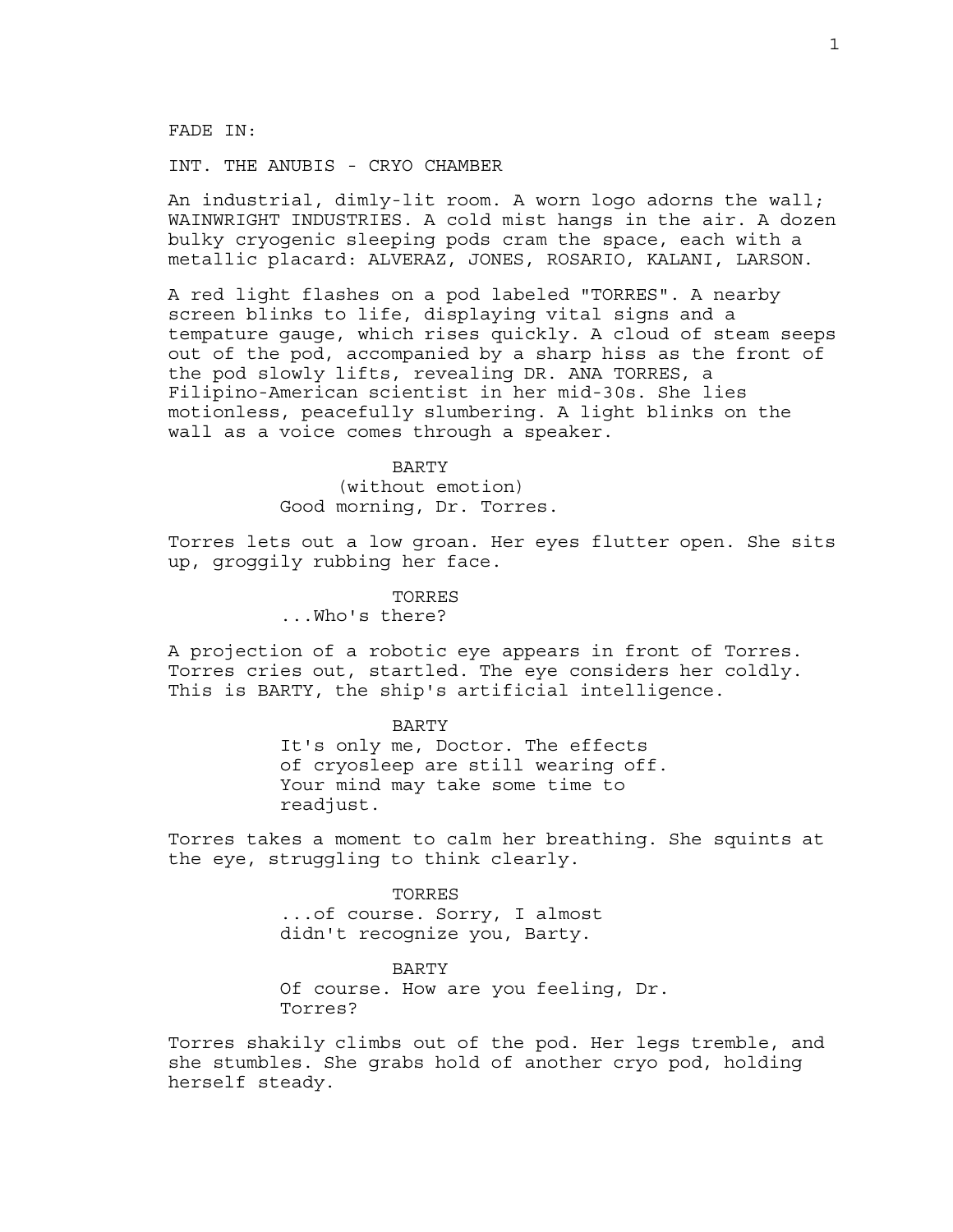TORRES Definitely some muscle atrophy. I suppose that's to be expected after ten years. BARTY Actually, you have been asleep for six years, forty-eight days, seven hours, and twenty-three minutes. TORRES Christ, Barty, that was just a general- (she stops) What did you say? BARTY You have been asleep for six years, forty-eight days, seven-TORRES I get it! (beat) Six years... Torres glances at the other cryo pods. TORRES It's a ten year trip back to Earth. BARTY That is correct TORRES There's still four years to go. BARTY Three years, three-hundred seventeen days, twenty-one hours-TORRES Why the hell am I awake?

> BARTY There has been an... incident.

INT. THE ANUBIS - CONTROL ROOM

Loose debris drifts peacefully in zero gravity through the heavily damaged control room. A coffee mug pirouettes slowly through the room, passing by large gaps where the walls have been shredded and punctured, allowing glimpses of the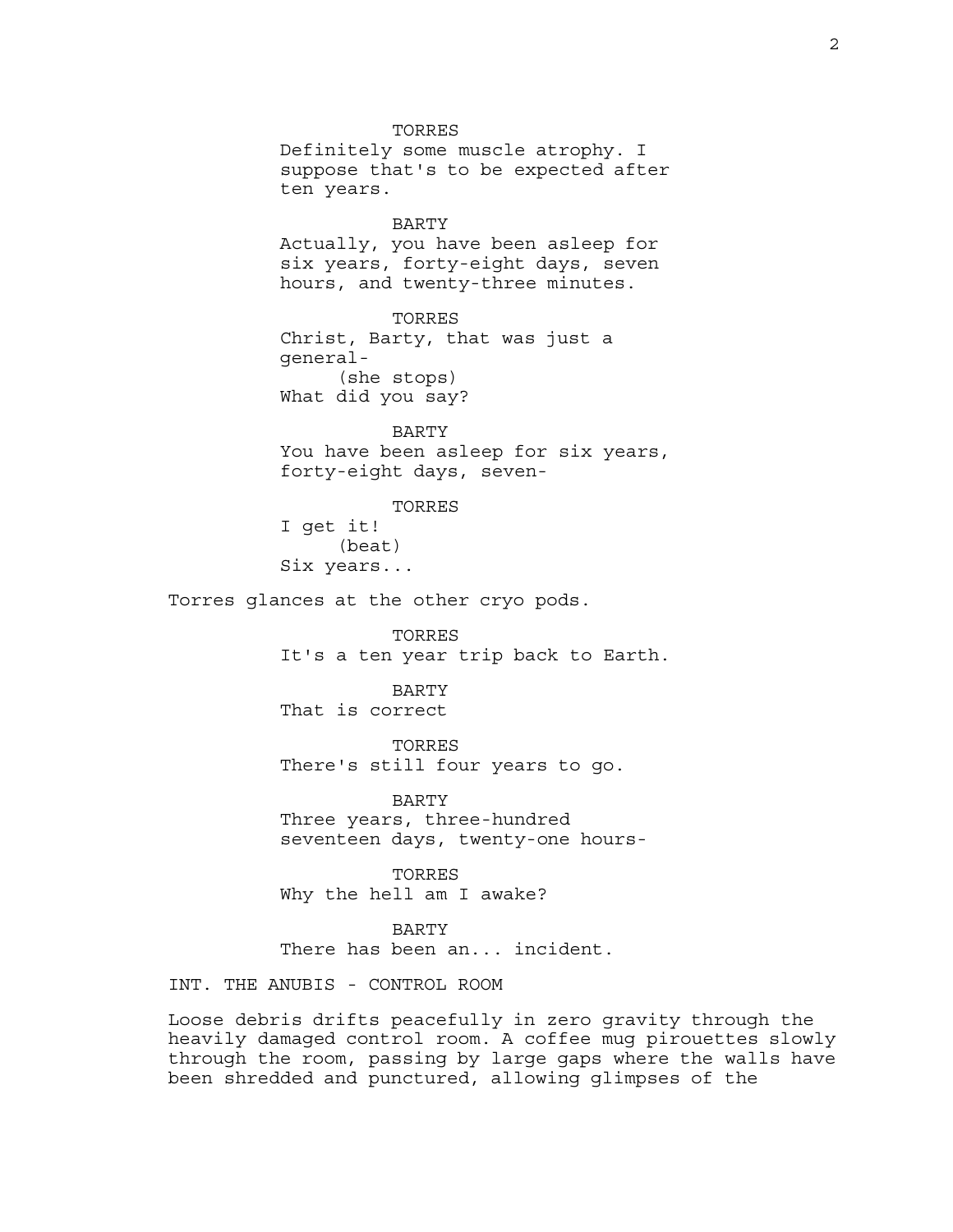endless starscape beyond. The mug clinks against a thick metal door. Torres stares in awe through a window on the door.

INT. THE ANUBIS - CORRIDOR

Torres steps back from the door. Barty's holographic eye watches her, unblinking.

> TORRES When did this happen?

BARTY The Anubis was hit four hours, twenty-two minutes ago.

# TORRES

I don't... How could this happen? How do we hit a debris field out here? How the hell can there even be a debris field out here?

BARTY

The odds are indeed astronomical.

TORRES Have you sent a distress call?

BARTY The sub-space frequency array was destroyed by the impact.

TORRES So we have no means of communications?

BARTY

Short-range communications are fully functional.

### TORRES

...So we have no means of communication that are currently *useful*.

# BARTY

Correct.

Silence.

TORRES

We need to wake up the crew. This is bad. We need everyone on this.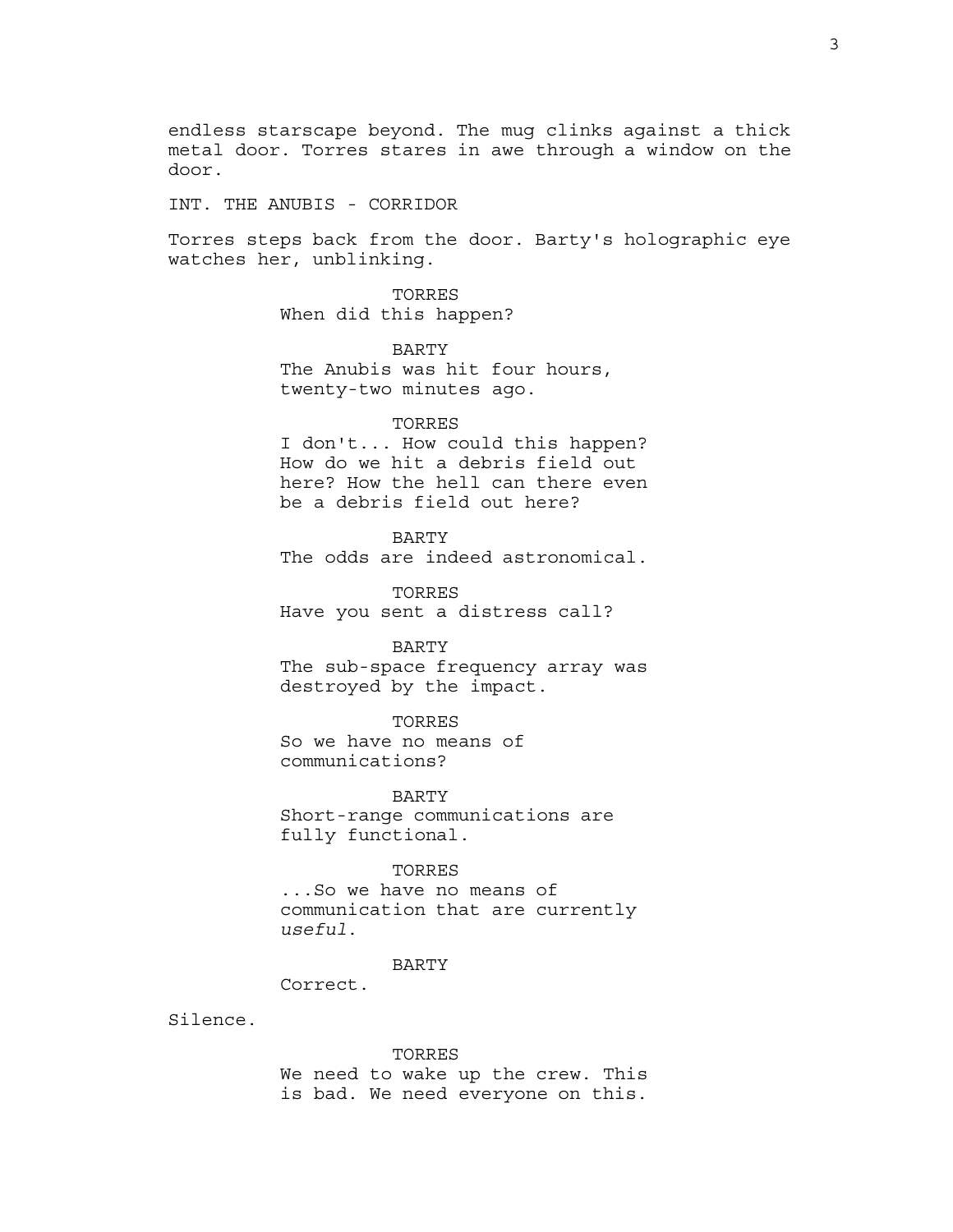### BARTY

I'm afraid I cannot do that.

TORRES

Excuse me?

# BARTY

Cryo-chamber functionality was damaged by the impact. Your pod was the only one unaffected.

# TORRES

What does that mean? Is the crew...

### BARTY

The crew is safe for now. I simply cannot wake them up. You are the only one I could safely release from cryo sleep.

# TORRES

That's absurd! How does that happen?

# BARTY

I can explain the exact nature of the malfunction if you like, but I believe there are more pressing concerns at the moment.

### TORRES

That's... Ok, that's fair. How bad is the damage? Are we in danger?

### BARTY

Most of the ship's essential systems are relatively intact. The most pressing issue is the Energy Capacitor.

TORRES What's wrong with it?

Barty's eye darts back to the control room.

### BARTY

That's it out there.

A large chunk of debris spirals gracefully through space, visible through the jagged holes in the control room.

#### TORRES

...That means-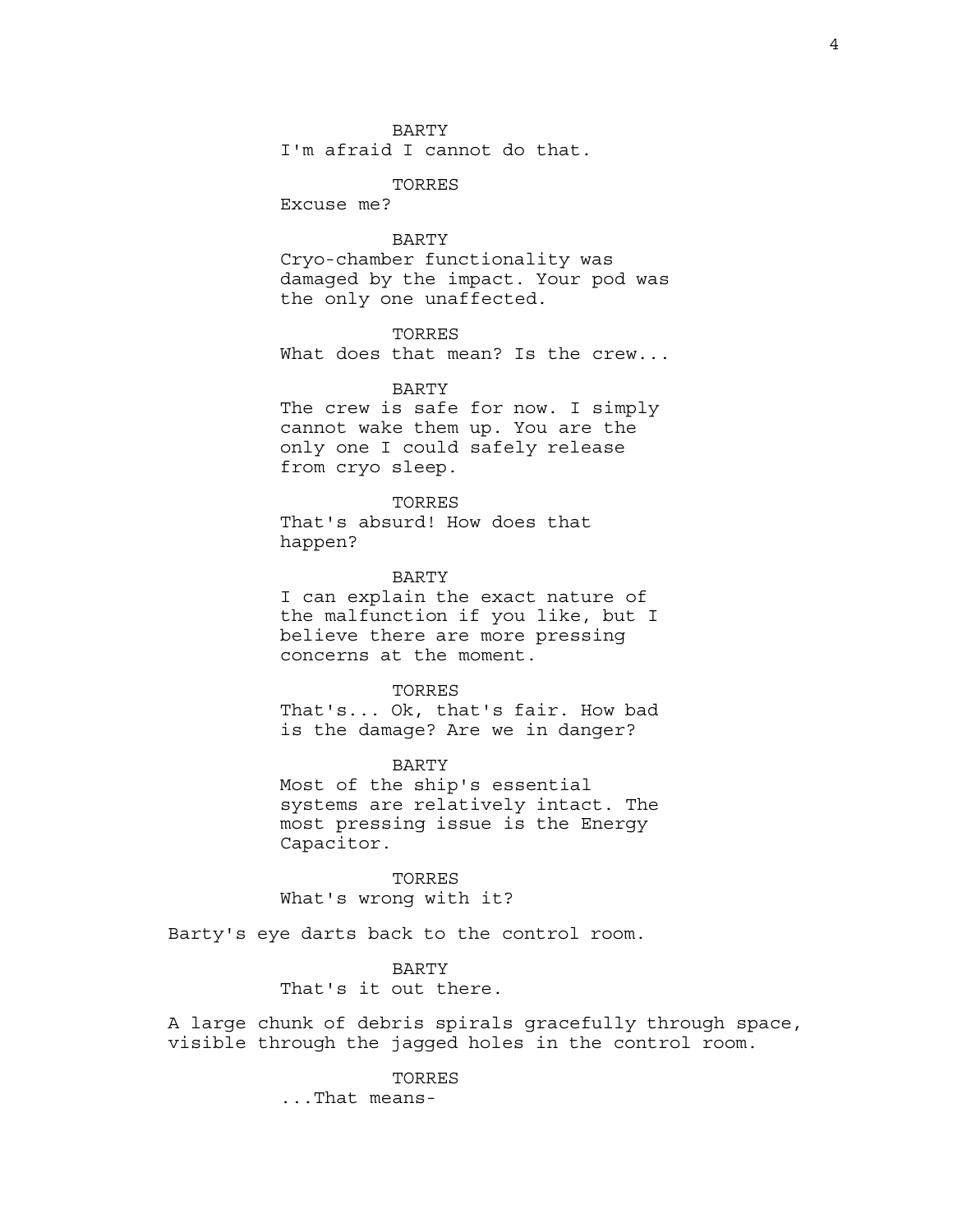BARTY The ship is running on reserve power.

TORRES And running out of it.

#### BARTY

Correct.

TORRES We need to shut down all non-essential systems. Preserve as much power as we can.

Torres glances at the control room.

# TORRES

Tell me you can do that remotely.

#### BARTY

That functionality was damaged in the impact.

TORRES ...Great. And the only place I can alter the ship's systems is...

BARTY The control room.

They both glance at the control room.

BARTY

We don't have time to waste. If you don't act quickly, the research data gathered on this mission could be lost forever.

# TORRES

Right. The research data. Good to know where your priorities are.

### BARTY

My priorities are to serve the best interests of the Company. Significant resources have been expended to ensure the collection of that data. It's preservation should be your concern as well.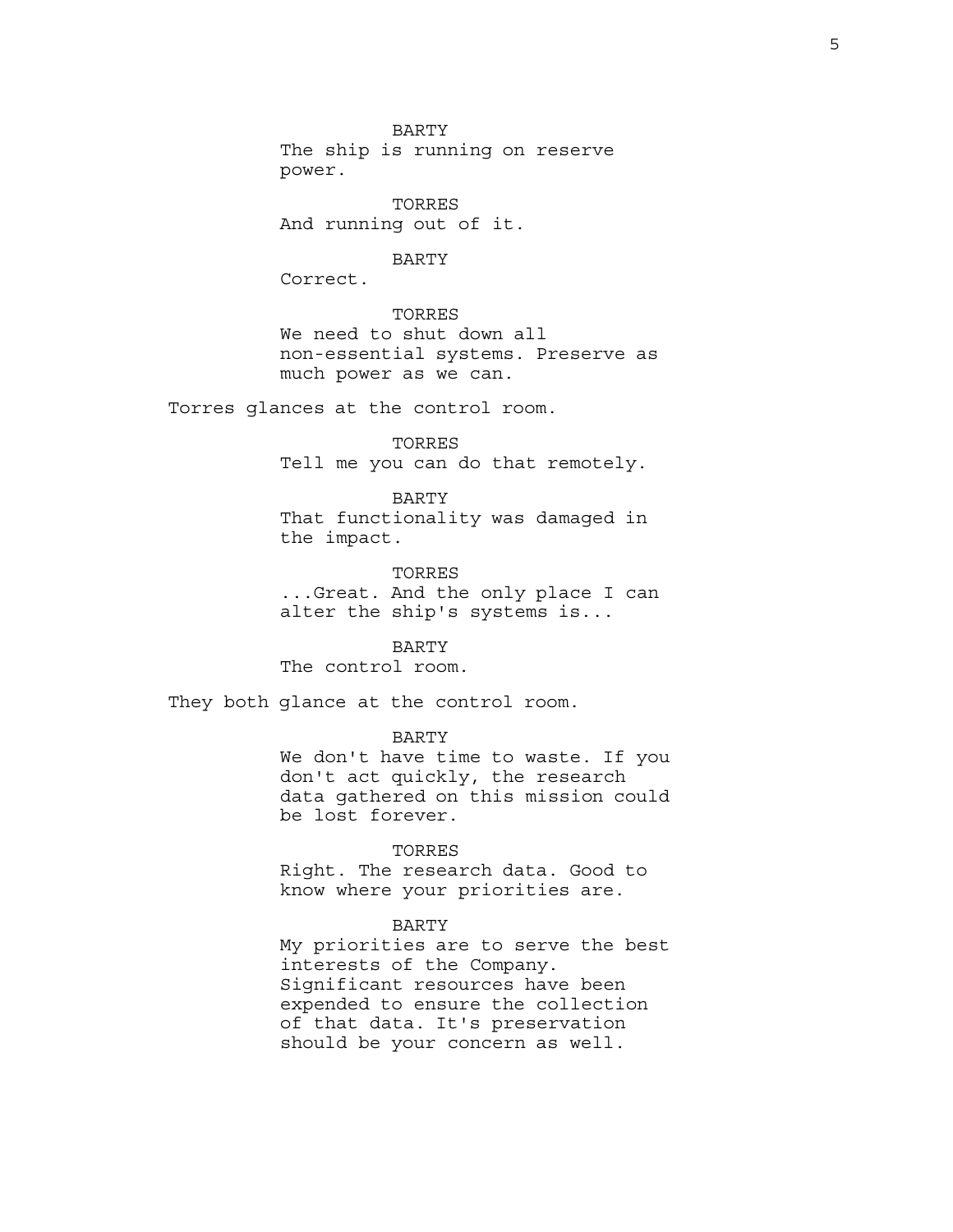TORRES We'll agree to disagree. (she sighs) Okay, I need to get in there. That means... Tell me we still have suits.

BARTY Vacuum suits are primarily stored in the Armory-

TORRES The Armory! Yeah, we can...

Torres looks back through the control room. On the opposite side of the room, a flickering sign labeled "Armory" adorns a doorway.

> TORRES ...Right. Great. That's just...

Torres slams her fist against the window, letting out a cry of frustration.

> BARTY ... Vacuum suits are primarily stored in the Armory, but an emergency suit can be found in Primary Storage.

Torres looks at the wall beside her. A sign on the wall points to the CONTROL ROOM in front of her, but also notes that the CRYO ROOM, MESS HALL, and PRIMARY STORAGE are back the way she came. Torres takes a second to collect herself.

> TORRES Maybe lead with that next time, Bart. Okay, so I'll get the vac suit, you open this door-

BARTY I'm afraid that functionality was damaged in the impact.

TORRES Are you saying you can't even open a goddamn door?

BARTY

Correct.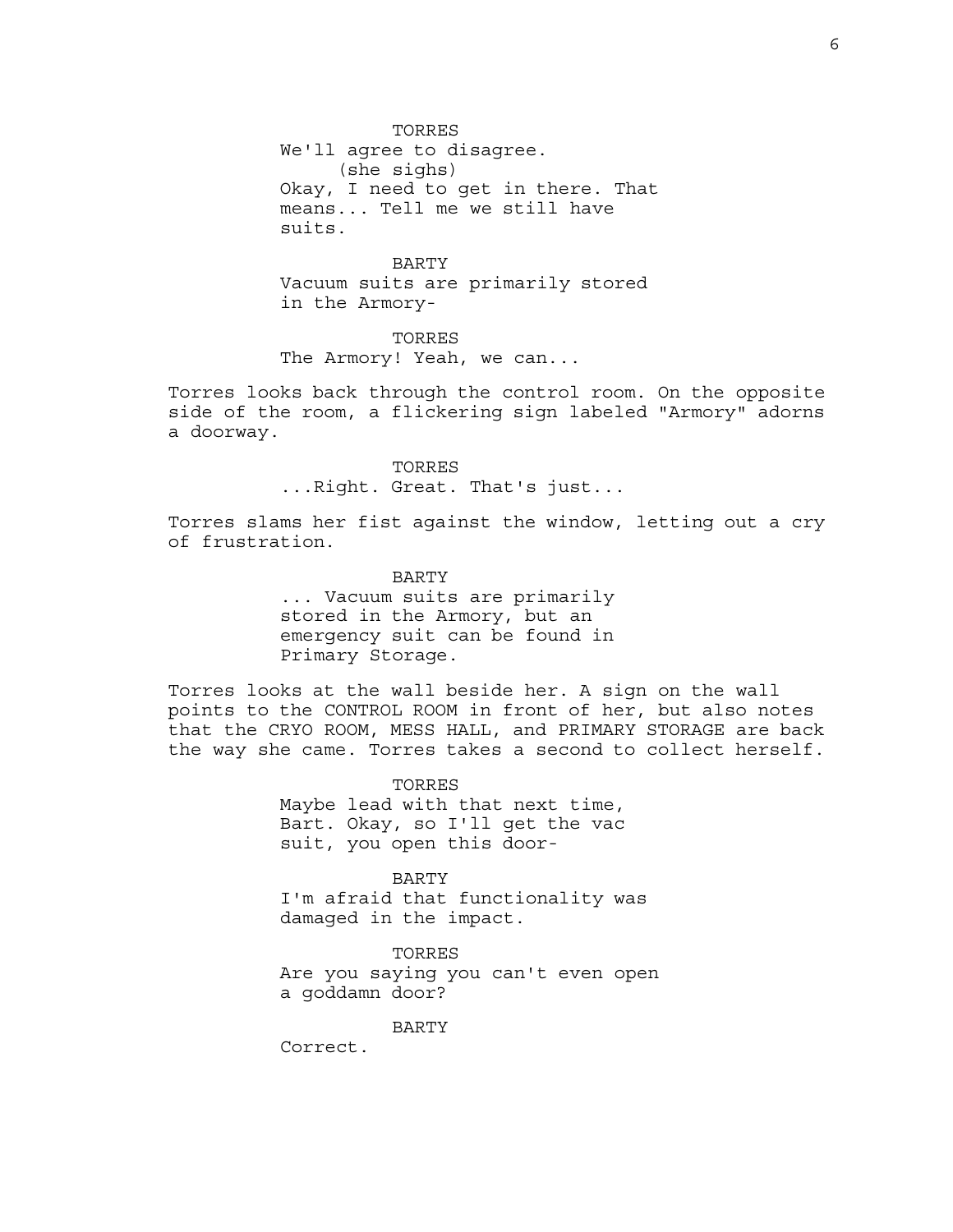TORRES

You... (she groans) What exactly *can* you do?

BARTY I still maintain control of the external airlocks.

TORRES Great. External airlocks. How exactly does that help... (a realization) No. No way. I'm not doing a damn spacewalk.

EXT. THE ANUBIS

Tiny lights glimmer across the exterior of The Anubis, a long, narrow, ugly behemoth of dark metal. Sharp pylons and dim flickering lights run the length of ship. Torres stands out in the darkness, clad in a bulky white spacesuit emblazoned with the colorful logo of the Wainwright Corporation. She stomps slowly across the side of the ship, magnetized boots keeping her attached to the ship but making each step a battle.

# TORRES

(slightly muffled) I'm doing a damn spacewalk.

Barty's holographic eye flickers to life on the glass of Torres' helmet.

> BARTY There's nothing to be concerned about, Dr. Torres.

#### TORRES

Yeah. Nothing. No way this suit could fail, or my oxygen could cut out, or my boots could break down, or I could get hit by debris and get sucked into a void of nothingness while I suffocate slowly over several hours with zero hope of rescue and zero chance for survival and-

BARTY You are losing focus, Doctor.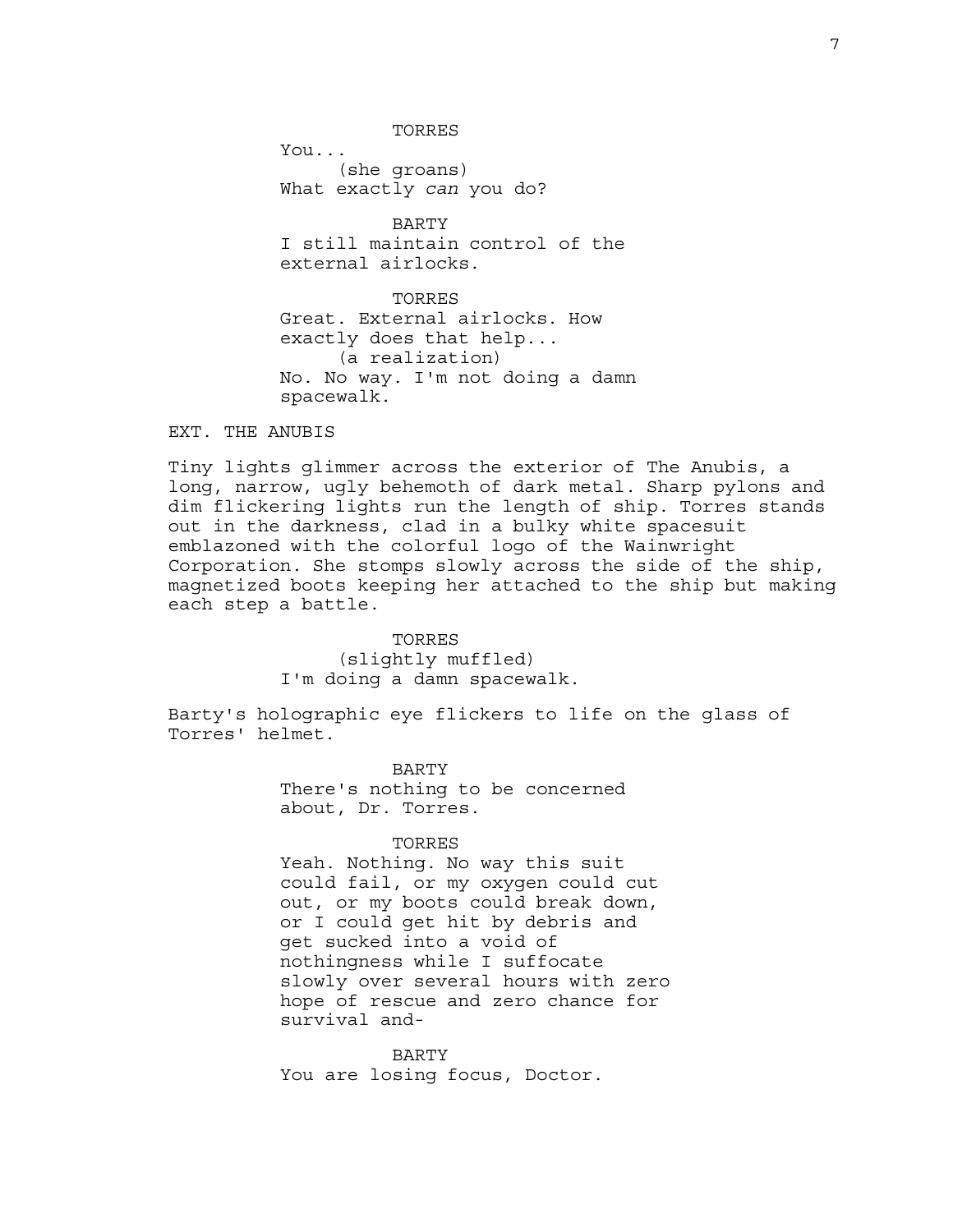Torres takes a breath.

# TORRES

I'm cool. Okay. Goddamn. I just... I kind of have a thing with space. Don't like it. Never have.

# BARTY

You never mentioned that in your interviews.

### TORRES

Yeah, well, I didn't think the Company would want to take the candidate with crippling space-phobia on their deep-space mission.

# BARTY

Was this mission that important to you?

TORRES ...What do you care?

# BARTY

I don't. I find engaging people in in conversations about their past keeps their minds off of the current situation.

# TORRES

(sarcastic)

Well, you're doing a great job. (beat)

...Look, I probably should be saying this to the Company robot, but I really don't care about the mission. I just needed to go somewhere, get away, and you can't get further away from Earth than goddamn space.

# BARTY

You make it sound like you were fleeing something.

TORRES I wasn't fleeing anything. I just... (beat) I needed to leave. Get away from (MORE)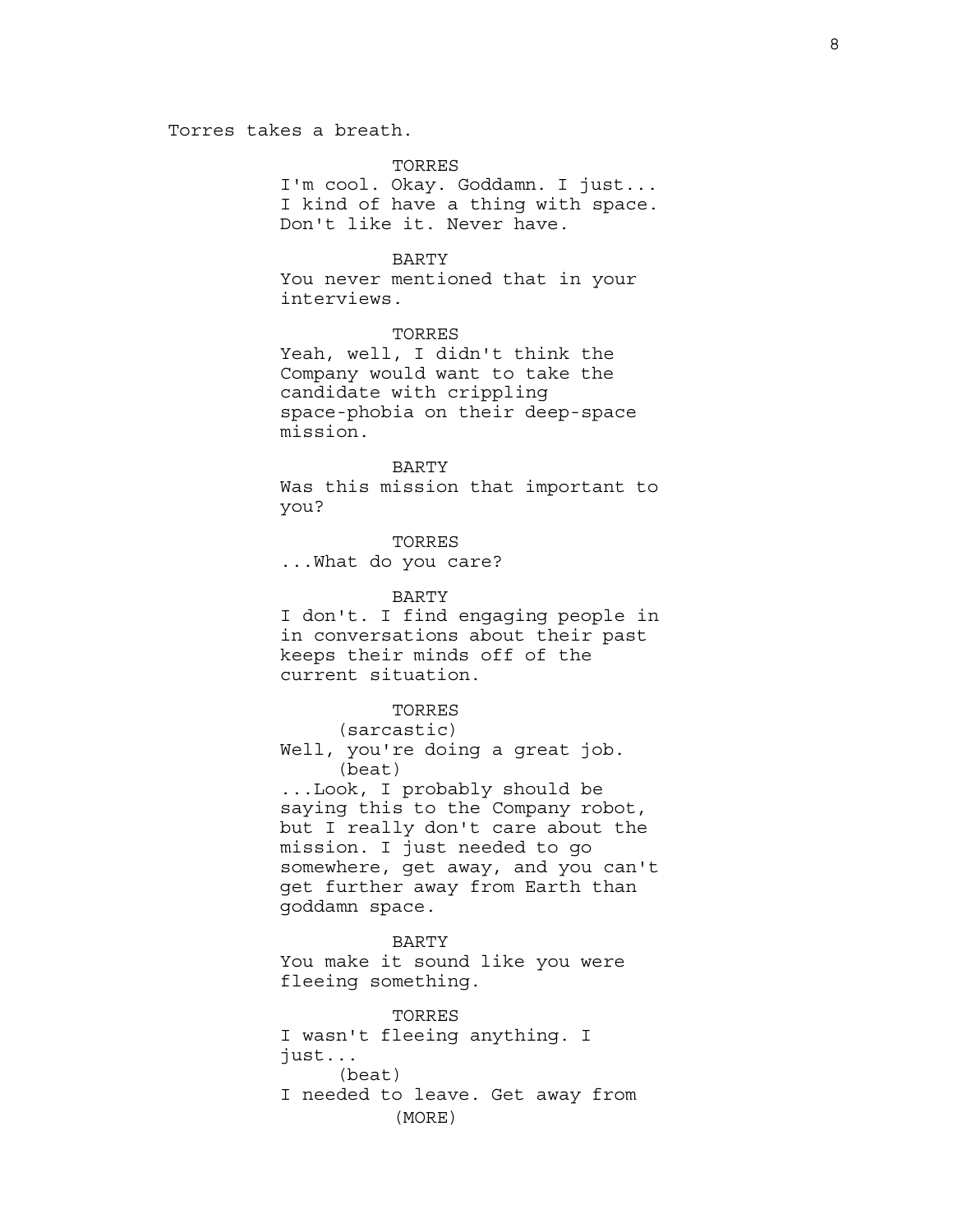TORRES (CONT'D)

everything.

BARTY Away from your wife?

Torres stops.

# TORRES

What-

BARTY Divorce proceedings are public record. The Company likes to be thorough with it's hiring process.

After a moment, Torres continues to walk down the ship.

# BARTY

So was that the reason you wanted this position?

### TORRES

... Not exactly. Sheila and I... (Torres takes a breath) I realized, you know, once Sheila was gone, I was alone. I had nobody. There was nothing for me on Earth.

(beat)

And that was my fault. I was top of my field, and boy, did I know it. I was selfish. Got a real bad ego. Pushed away everyone who cared about me. Even Sheila, who put up with so much shit...

(Torres sighs)

I just needed a clean break. 20 years away from Earth, then I could come back and start my life over again. Everyone who knew me has probably forgotten me by now. One final selfish act, then a clean slate. I'm really looking forward to that. You know, assuming we can even get home-

BARTY We've arrived.

Torres stops right before a gaping hole in the hull of the ship. She peers inside, then looks back the way she came.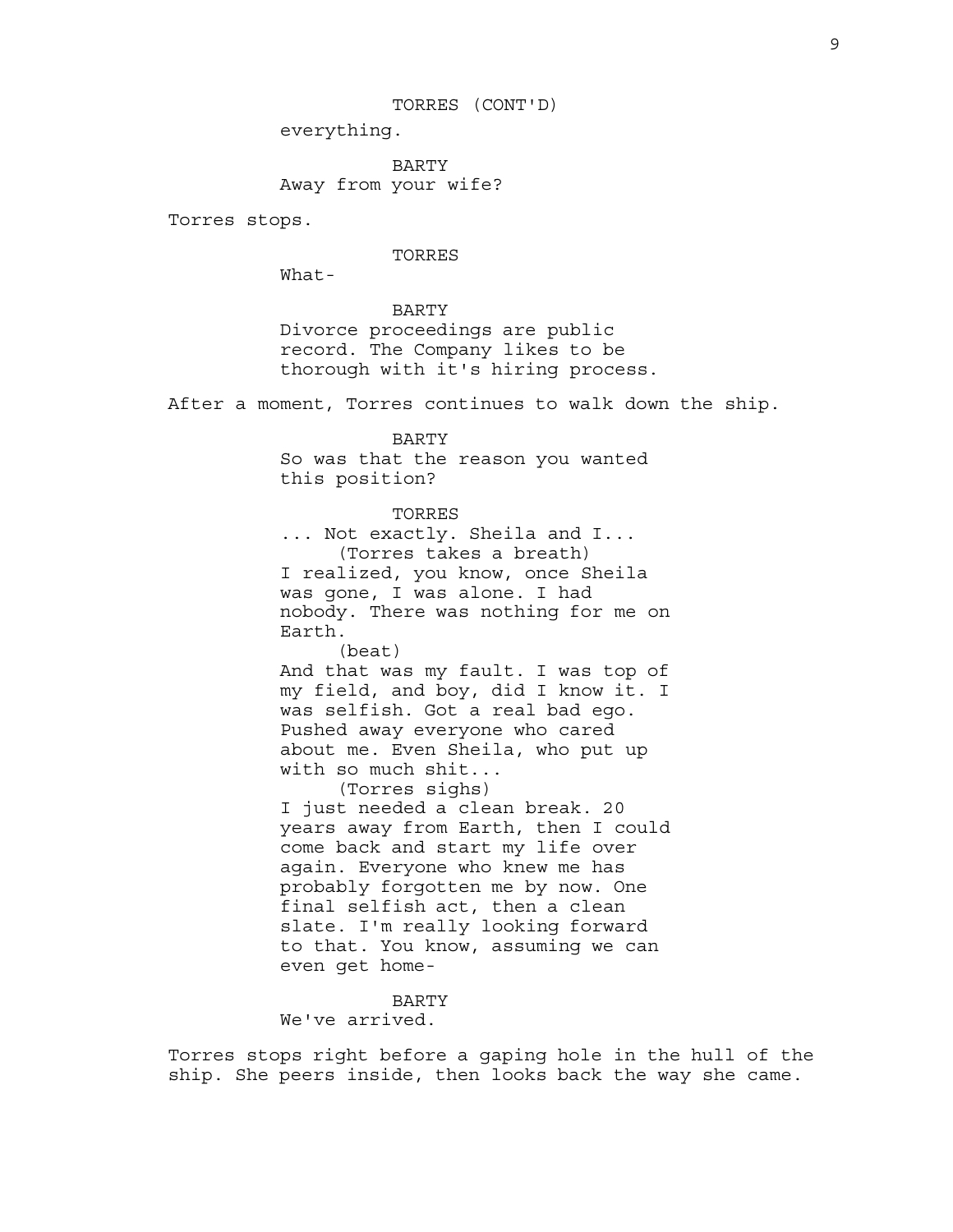#### TORRES

How about that. Yeah, this is our stop.

# BARTY

I feel as though I should mention, Doctor; the Company was aware of your issues when they hired you.

# TORRES

Excuse me?

### BARTY

They knew the mission was not your priority. That you lied during your interviews about your dedication to the Company's goals.

TORRES Then... Why bring me on? Why am I here?

#### BARTY

The Company valued your expertise enough to take the risk. The hope was that by giving you what you needed, you would realize that it is in your best interest to serve the Company's best interest. (beat)

The Company has invested a lot in your recovery and success. Something you should be aware of.

TORRES Uh-huh. Good to know.

Silence.

### TORRES

Shall we?

INT. THE ANUBIS - CONTROL ROOM

Torres makes her way to the computer console in the center of the room. She knocks a floating coffee mug out of her way and taps on the console.

> TORRES What systems can we do without?

BARTY To maintain enough power to (MORE)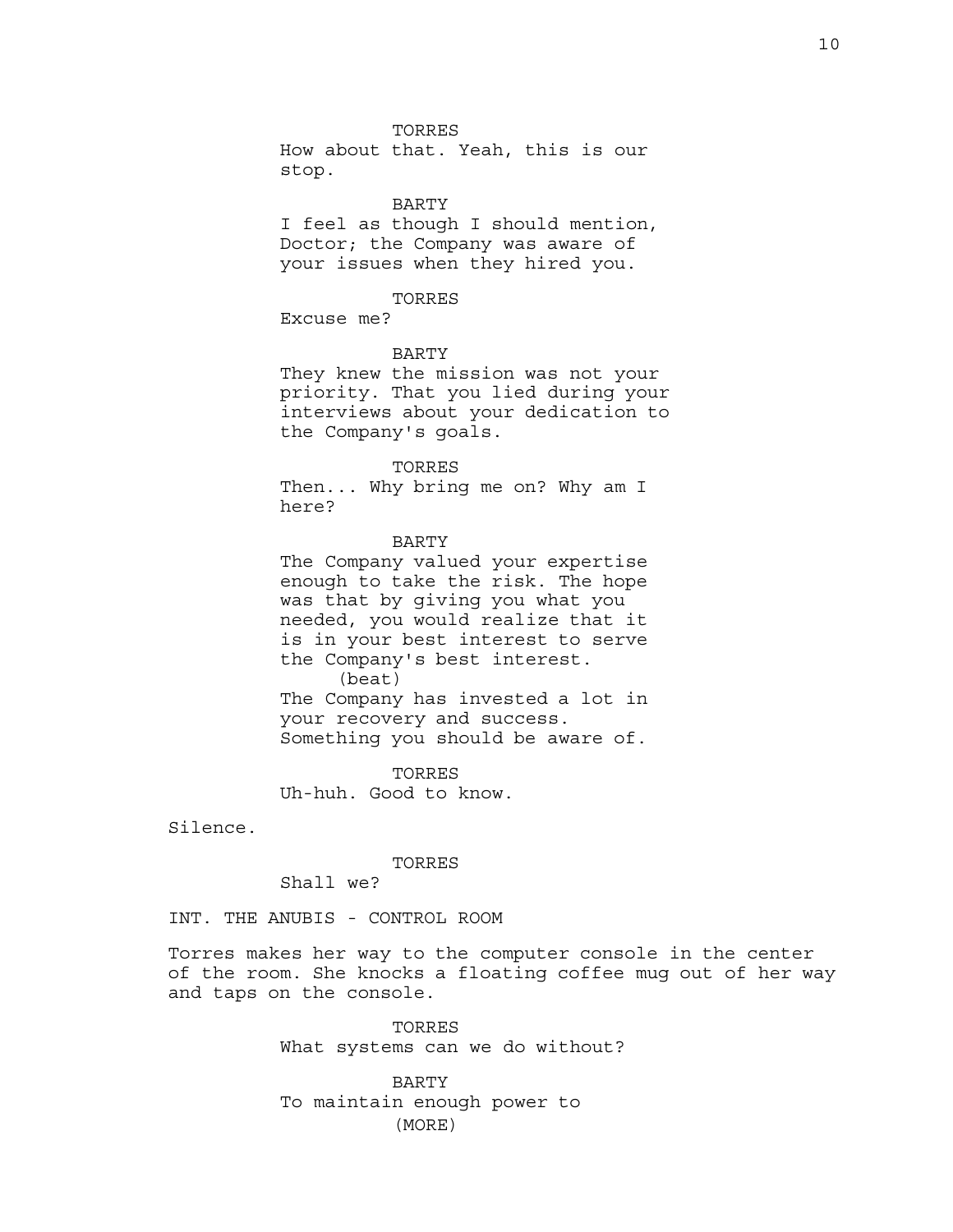### BARTY (CONT'D)

guarantee a return to Earth, we would need to shut down all systems except for Navigation and Life-Support.

### TORRES

Wait. What about Cryo? If we shut that down-

# BARTY

If the Cryogenic systems remain online, the ship would lose power in two years, seventy-three days-

### TORRES

Not happening. I'm not pulling the plug on the crew.

### BARTY

Our priority is ensuring the safe return of the mission data. Deactivating Cryo would ensure not only the security of the data, but your own survival.

# TORRES

Yeah, well, I'm the one who can actually push buttons, so what I say goes. And I say we keep Cryo online. Besides, if I go back on ice, we can ditch Life Support entirely.

BARTY I'm afraid that's not an option.

TORRES Like I said, my buttons, my call.

# BARTY

What I mean is that you cannot return to Cryo sleep.

# TORRES

...let me guess. That functionally-

# BARTY

Was damaged by the impact, yes. And even if it were possible, Cryogenics is a massive power drain. There's no guarantee the ship would make it back to Earth.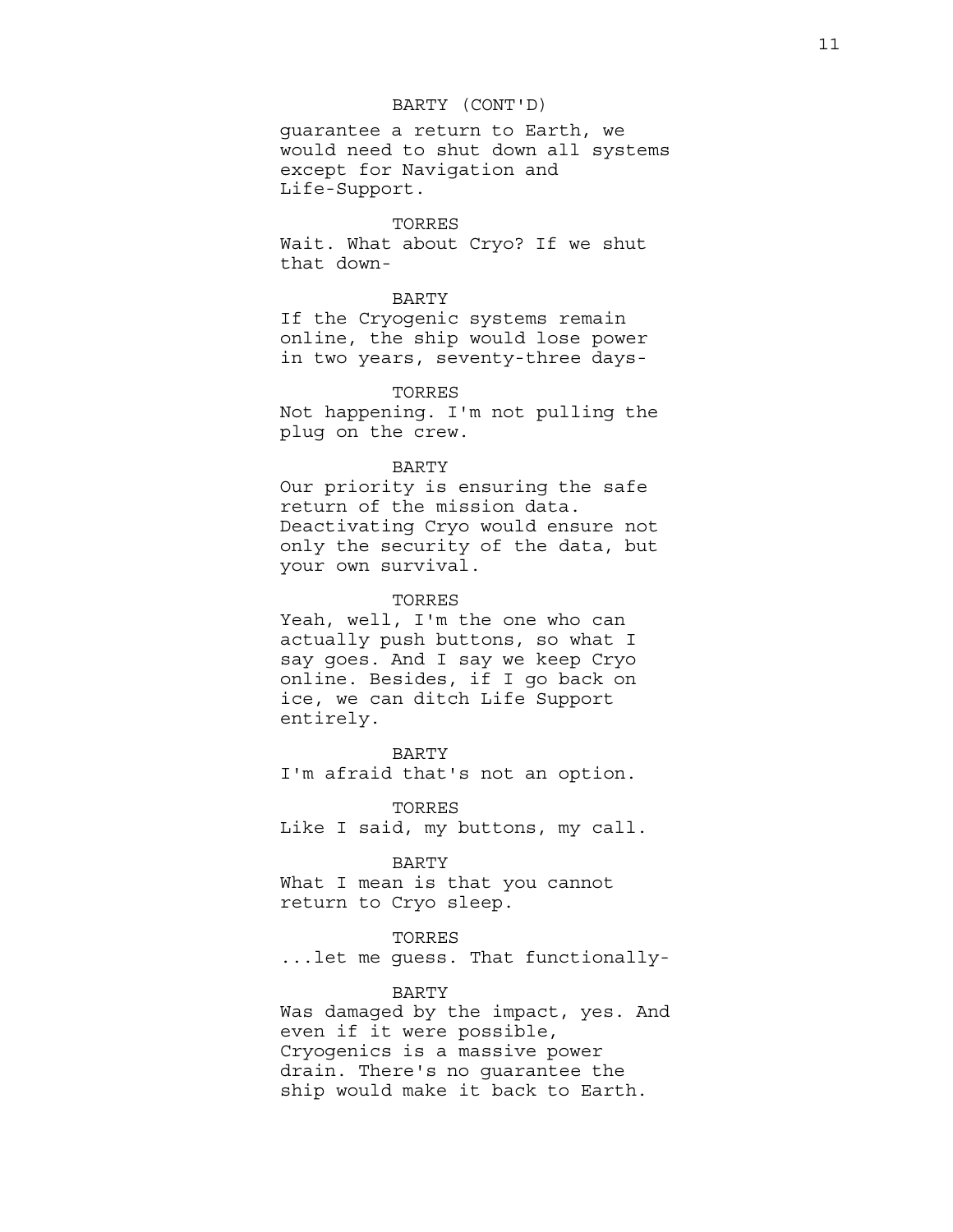#### TORRES

...But there's no guarantee that it wouldn't.

### BARTY

...It is possible. Cryogenics is an unpredictable system. But without Life Support, you-

# TORRES

I know what that means.

### BARTY

You have spent the last sixteen years, forty-eight days, nine hours, and thirty-three minutes waiting to return home.

#### TORRES

I know.

# BARTY This is the plan that best serves your interests. And the interests of the Company.

Torres looks out at the stars.

BARTY You know what you need to do.

#### TORRES

...yeah, I do.

She types into the console and flips a switch. The lights in the room go dim.

# BARTY What are you doing?

TORRES What I need to do.

She flips several more switches. The lights in the corridor flicker out.

> BARTY You are rerouting Life Support power to the Cryo Chambers.

> > TORRES

So I am.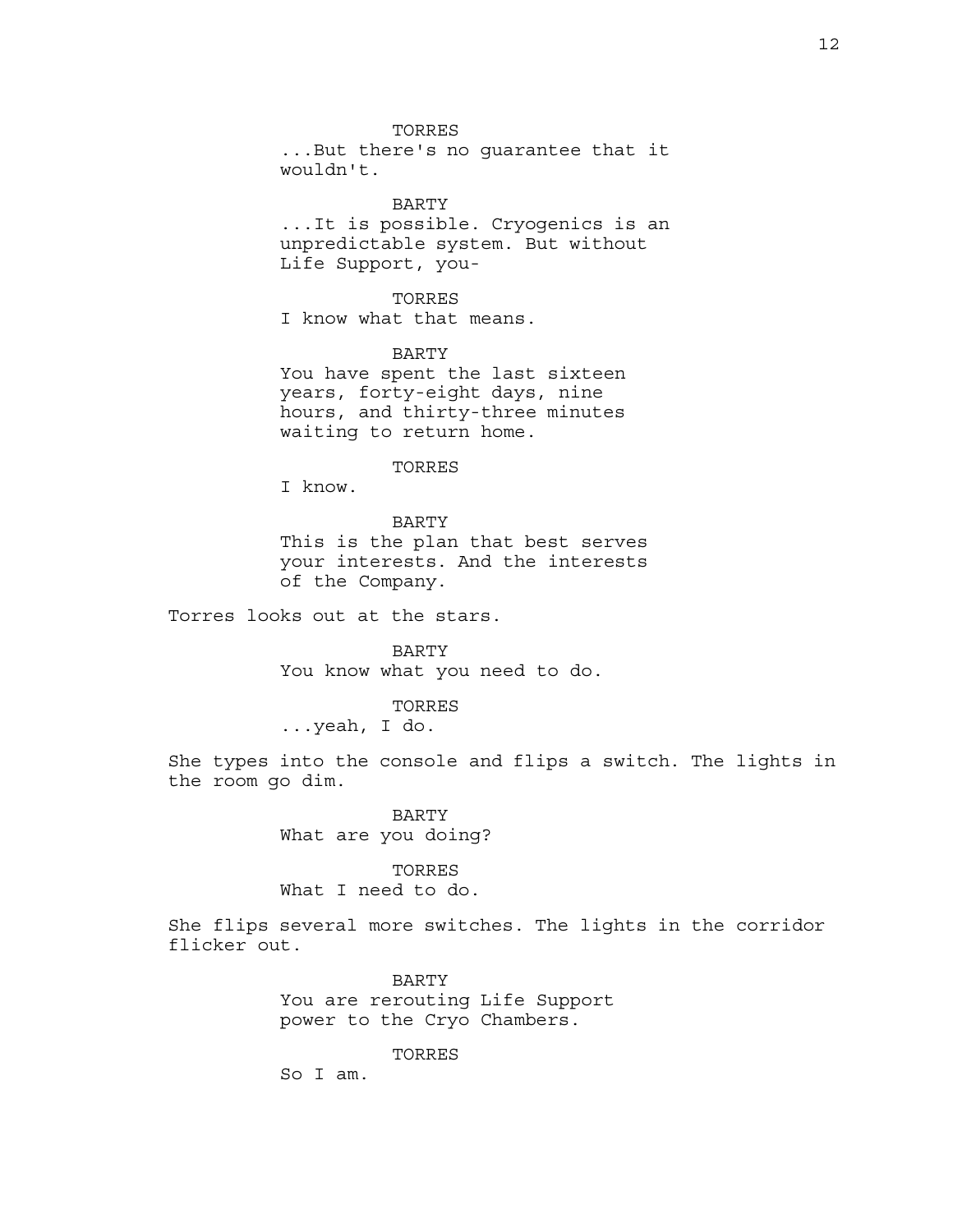#### BARTY

Without Life Support, you will not survive. Your suit will only keep you alive for so long. After a week, you will start suffocating slowly. It is not a pleasant way to die.

### TORRES

I appreciate your concern, Barty.

BARTY You don't have any attachment to these people. You have no loyalty to them.

Torres flips another switch. A series of lights flash red across the console.

# BARTY

You never even met these people, did you? Can you name a single fact about any of them? Do you even remember their names?

(beat)

The Company has put immeasurable resources into this mission, into your success and wellbeing, and you would betray their investment for a few humans you barely know.

### TORRES

For a few humans who don't deserve to die just so I can have my "clean slate" bullshit. The whole point was so I would stop making the selfish choice.

#### BARTY

It's likely they will die anyways. The crew and the data would both be lost due to your vapid moralizing. Is that not the selfish choice?

# TORRES

Maybe. But I don't get to make that call. They deserve the chance to survive more than I deserve the guarantee.

BARTY And what about the data? That's not (MORE)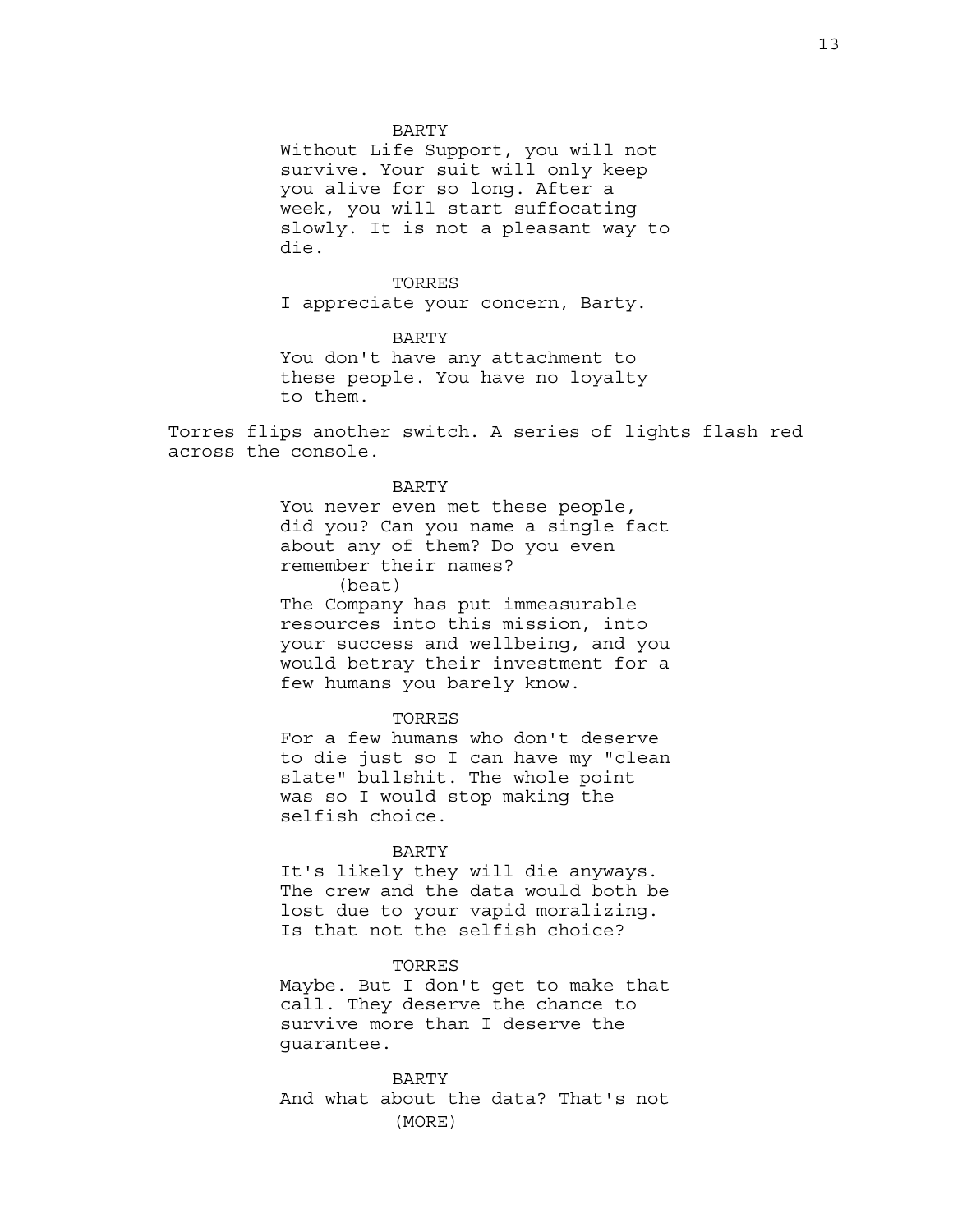### BARTY (CONT'D)

yours to risk. That data could be the next step in advancing human civilization, to expanding the reach of your species to beyond the stars. You would jeopardize all of that for nothing.

### TORRES

Those people aren't nothing. You can shut it with that Wainwright "Betterment of Humanity" bullshit. You don't get to throw away lives like they're nothing and then act like you have humanity's best interests at heart.

#### BARTY

After all that they've done for you, the Company will be very disappointed to hear-

TORRES

Fuck the Company.

Torres flips a switch.

FADE TO BLACK

INT. WAINWRIGHT INDUSTRIES LAB

Two figures, a middle-aged EXECUTIVE in a grey suit, and Barty, a young technician in casual clothes,stand surrounded by several monitors. On the wall behind them is a pristine logo; WAINWRIGHT INDUSTRIES. On each monitor is a name: ALVERAZ, JONES, ROSARIO, KALANI, LARSON. Two of them prominently display "ACCEPTED", while the rest display "REJECTED". The two figures stare intently at a monitor labeled TORRES. Below the name is a list of data: ANUBIS TEST 1 - FAILURE - TIME ELAPSED 00:09:43 ANUBIS TEST 2 - FAILURE - TIME ELAPSED 00:07:24

And so on, up to a final entry that just now appears on the screen: ANUBIS TEST 32 - FAILURE - TIME ELAPSED 00:08:33

The Executive sighs.

EXECUTIVE I've seen enough. You can stop running the simulations.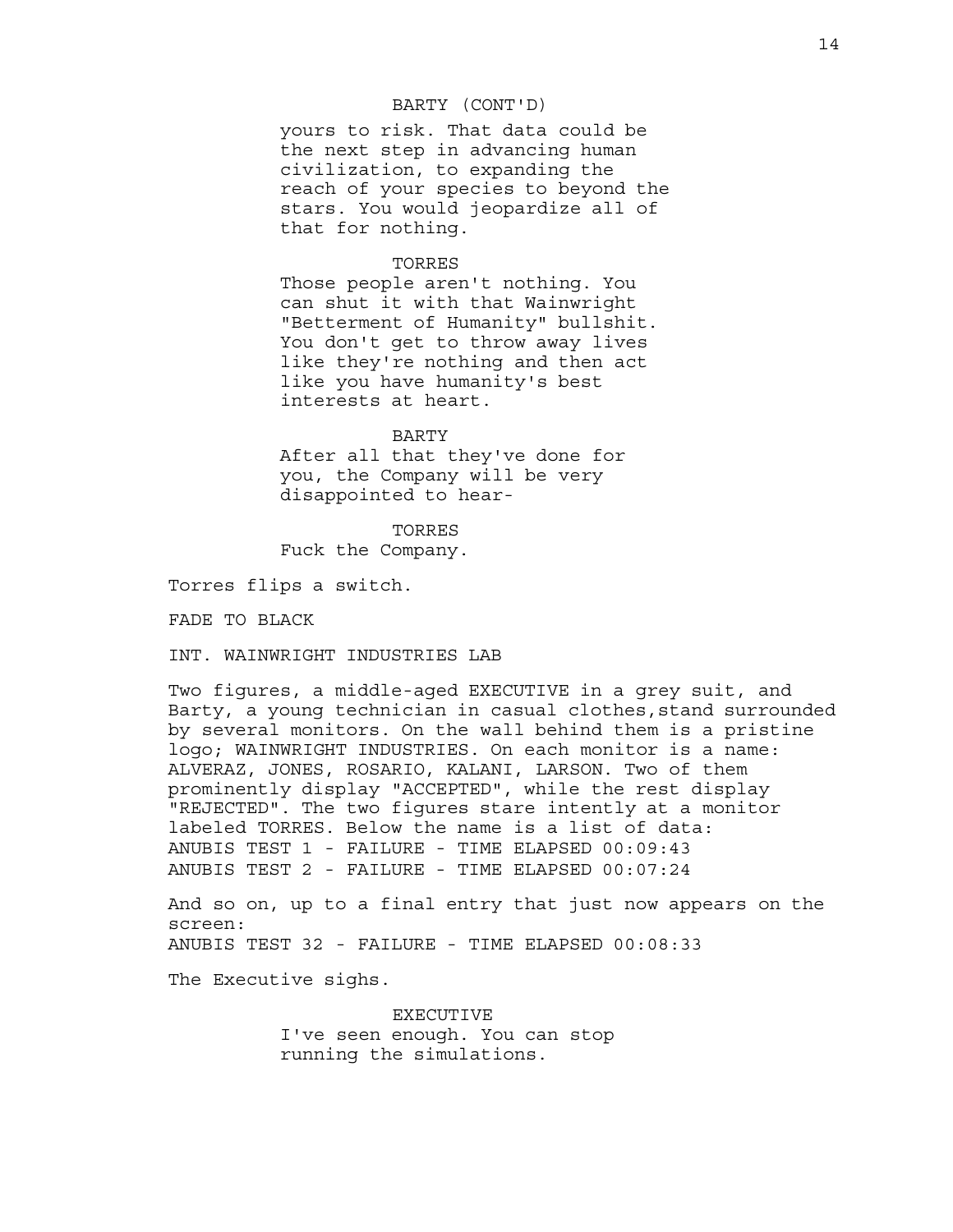BARTY (nervously) You sure, boss? EXECUTIVE Yes. It's obvious Dr. Torres' priorities don't align with the Company. (beat) Pity. She was by far the most qualified candidate.

BARTY

Damn shame.

EXECUTIVE Make sure you purge her mental snapshot from the system.

BARTY Always do, Boss.

EXECUTIVE Thank you, um... (The Executive glances at Barty's nameplate) ...Bartholomew.

BARTY It's Barty.

The Executive stares at him. Barty clears his throat.

BARTY Nevermind, boss.

The Executive marches out of the room. Barty lets out a sigh of relief. He types vigorously at his station. "REJECTED" appears over the TORRES data.

INT. INTERVIEW ROOM

An impatient Dr. Ana Torres sits at the table. She glances around nervously. The door opens. The Executive walks in, carrying a folder.

> EXECUTIVE Dr. Torres. I apologize for the wait. I'm afraid the Wainwright Corporation is going to have to terminate your candidacy for the Anubis mission.